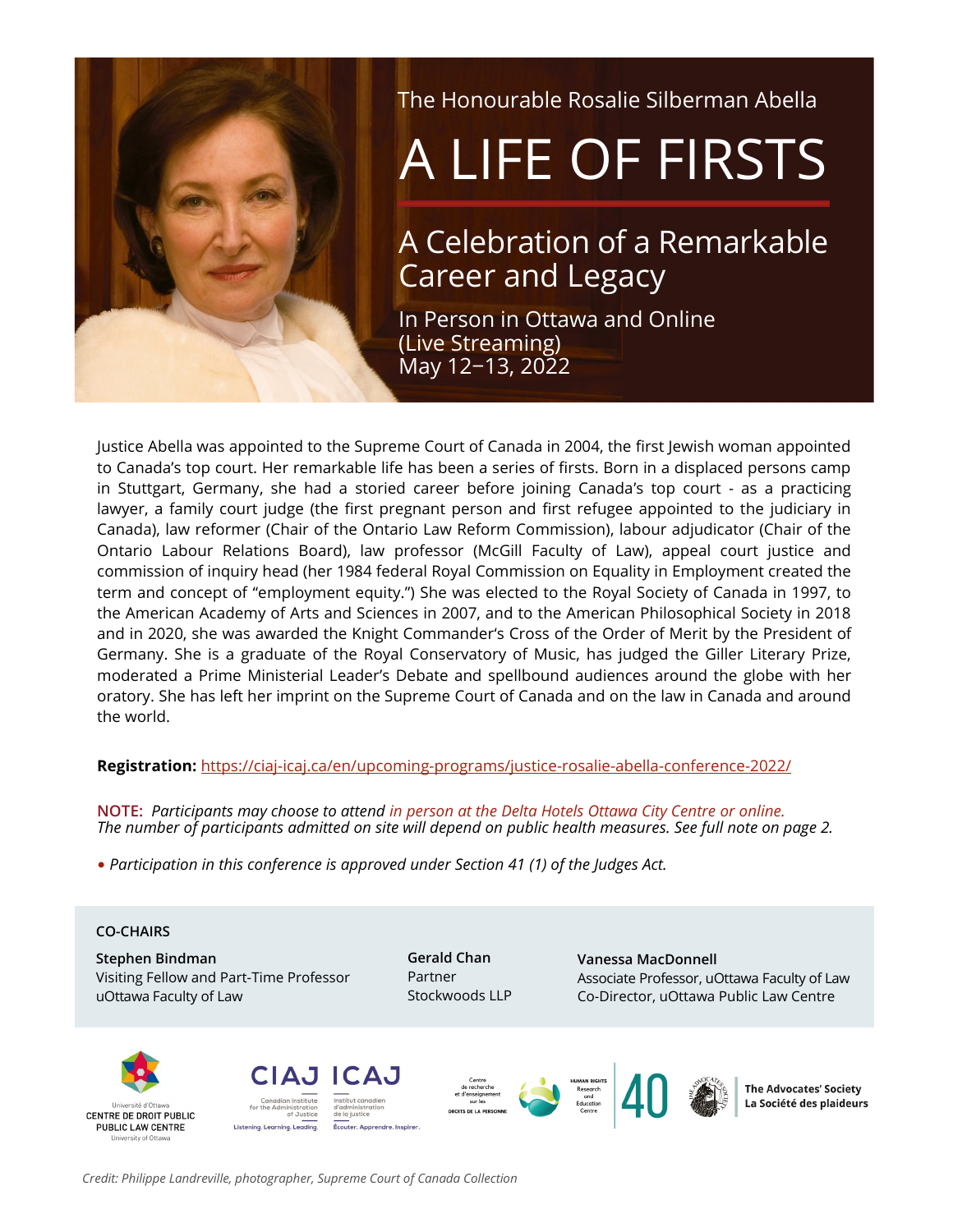# **SCHEDULE ACCORDING TO DIFFERENT TIME ZONES IN CANADA**

**PDT:** 6 am–1:30 pm **MDT:** 7 am–2:30 pm **MST:** 8 am–3:30 pm **CDT:** 8 am–3:30 pm **EDT:** 9 am–4:30 pm **ADT:** 10 am–5:30 pm **NDT:** 10:30 am–6:00 pm

**IMPORTANT NOTE:** Participants may choose to attend in person at the Delta Hotels Ottawa City Centre or online (live streaming). The number of participants admitted on site will depend on public health measures. If in-person attendance is limited, priority will be given to the first registrants. The program is set on Eastern Time.

# **CONFERENCE & BANQUET**

# **Delta Hotels by Marriott Ottawa City Centre**

101 Lyon Street North Ottawa, ON K1R 5T9

# **WELCOME RECEPTION**

**National Gallery of Canada** 

380 Sussex Drive Ottawa, ON K1N 9N4

*Thank you to our Conference Partners:*









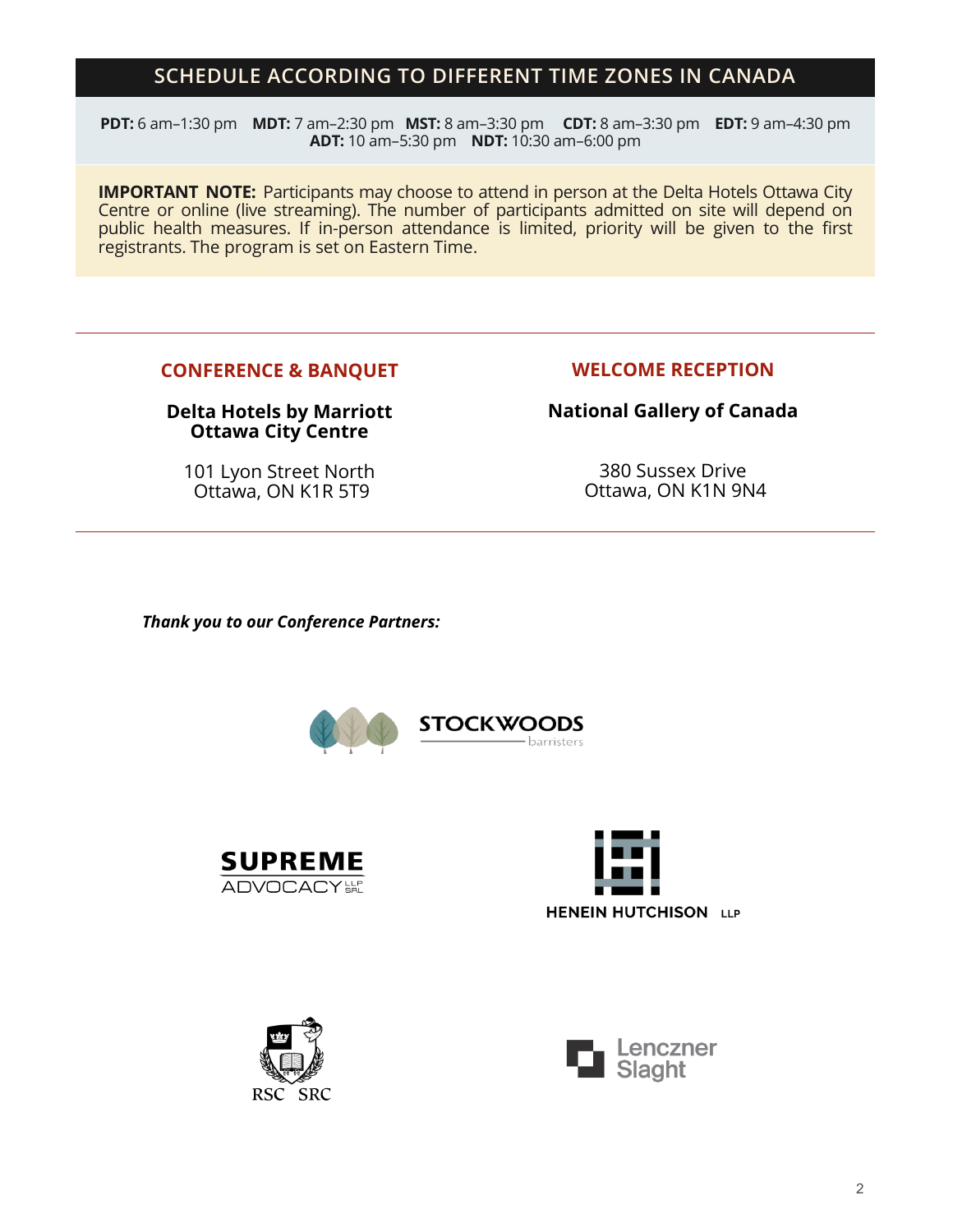# **DAY 1 | WEDNESDAY, MAY 11, 2022 – Eastern Time Zone**

**6:30 – 8:30 pm WELCOME RECEPTION & ART EXHIBIT − NATIONAL GALLERY OF CANADA**

# **DAY 2 | THURSDAY, MAY 12, 2022 – Eastern Time Zone**

#### **8:00 – 8:45 am REGISTRATION AND BREAKFAST − INTERNATIONAL BALLROOM A-B LOG IN & ONLINE PROGRAM SET UP**

#### **8:45 – 9:30 am WELCOME REMARKS**

*\* Program Co-Chairs \** **Stephen Bindman**, Visiting Fellow and Part-Time Professor, Faculty of Law, University of Ottawa

*\****Gerald Chan**, Partner, Stockwoods LLP

*\****Vanessa MacDonnell**, Associate Professor, Faculty of Law, University of Ottawa and Co-Director of the uOttawa Public Law Centre

**Elder Claudette Commanda**, Special Advisor to the Dean on Reconciliation, University of Ottawa

**Jacques Frémont**, President and Vice-Chancellor, University of Ottawa **Chad Gaffield**, President 2017 – 2019, Royal Society of Canada

#### **9:30 – 10:30 am SESSION ONE | International Impact**

*This panel will feature judges and scholars from around the world, speaking to Justice Abella's impact* 

| Panel Chair | Vanessa MacDonnell, Associate Professor, Faculty of Law, University of Ottawa<br>and Co-Director of the uOttawa Public Law Centre |
|-------------|-----------------------------------------------------------------------------------------------------------------------------------|
| Speakers    | <b>Justice Albie Sachs</b> , Founding Justice of the Constitutional Court of South Africa                                         |
|             | <b>Harold Hongju Koh, Sterling Professor of International Law, Yale Law School</b>                                                |
|             | <b>Justice Luís Roberto Barroso, Supreme Federal Court of Brazil</b>                                                              |
|             | Justice Dorit Beinisch, Ninth President of the Supreme Court of Israel                                                            |

#### **10:30 – 11:00 am BREAK**

# **11:00 – 12:15 pm SESSION TWO** | **Influences**

*This session will explore some of the non-legal influences on Justice Abella's life and career*

| Panel Chair     | Ewa Krajewska, Partner, Henein Hutchison LLP                                                                                                                                       |
|-----------------|------------------------------------------------------------------------------------------------------------------------------------------------------------------------------------|
| <b>Speakers</b> | Mary Liston, Associate Professor, Peter A. Allard School of Law, University of<br>British Columbia<br>Reading Judges, Reading Law: The Law and Humanities Legacy of Justice Abella |
|                 | <b>Adrian Fung, Executive &amp; Artistic Director, Music in the Morning</b><br>The Creative Edge of Justice Abella                                                                 |
|                 | <b>Charles Pachter, Artist</b><br>Art and Justice Abella                                                                                                                           |
|                 | <b>Bernie Farber, Human Rights Consultant</b><br>Judaism and Justice Abella                                                                                                        |
|                 | Jamie Liew, Associate Professor, Director of the Institute of Feminist and Gender<br>Studies, University of Ottawa                                                                 |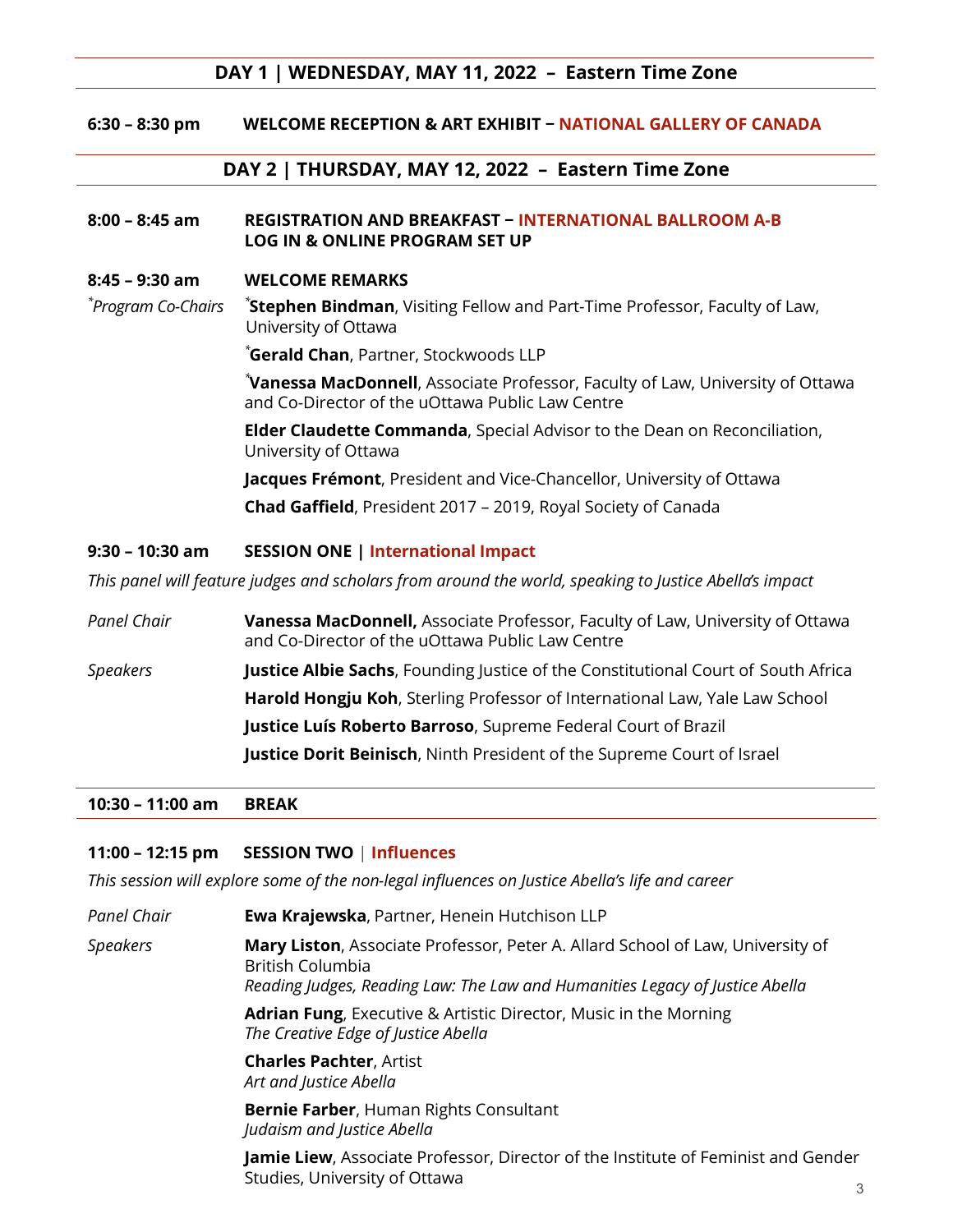# **12:15 – 1:45 pm LUNCH 1:15 pm KEYNOTE ADDRESS | The Life and Legacy of Justice Abella** The Honourable Irwin Cotler, PC , OC, OQ, Founder and Chair, Raoul Wallenberg Centre for Human Rights

# **1:45 – 3:15 pm SESSION THREE | Early Career**

*This session will discuss Justice Abella's career contributions before she became a Justice of the Supreme Court of Canada*

*Panel Chair* **Marie-Eve Sylvestre**, Dean and Full Professor, Faculty of Law, University of Ottawa

*Speakers* **Eric Adams**, Vice Dean and Professor, University of Alberta, Faculty of Law *Before the Beginning, After the End: Justice Abella's Overture* 

> **Vanessa Gruben**, Associate Professor, Faculty of Law, University of Ottawa *The Early Years: Reflections on Justice Abella's Legacy as a Family Court Judge*

**David Lepofsky**, CM, Visiting Professor of Disability Rights and Legal Education, Osgoode Hall Law School, York University *Justice Abella the Law Reformer* 

**Michael Stein**, Founder and Executive Director, Harvard Law School Project on Disability

**David Baker**, Principal, Bakerlaw *Justice Abella and the Championing of the Rights of Persons with Disability* 

**Adelle Blackett**, Full Professor & Canada Research Chair (Tier 1) in Transnational Labour Law and Development, Faculty of Law, McGill University *Employment Equity: Looking Back to Move Forward* 

# **3:15 – 3:30 pm BREAK**

# **3:30 – 4:45 pm SESSION FOUR | Justice Abella & Women in the Legal Profession**

*This session, sponsored by The Advocates' Society, will discuss Justice Abella's trailblazing career and its specific significance for* women *in the legal profession* 

*Panel Chair* **Deborah Palter**, Partner, Thornton Grout Finnigan LLP and President of The Advocates' Society

*Speakers* **Justice Andromache Karakatsanis**, Supreme Court of Canada

**Sana Halwani**, Partner, Lenczner Slaght LLP

**Justice Freda Steel**, Manitoba Court of Appeal

**Rosalie Jukier**, Full Professor and Associate Dean, Academic, Faculty of Law, McGill University

**Linda Rothstein**, Partner, Paliare Roland Rosenberg Rothstein LLP

**Shantona Chaudhury**, Partner, Pape Chaudhury LLP

# **6:30 – 9:30 pm BANQUET DINNER**

*Master of Ceremonies* **Guy Pratte**, Partner, Borden Ladner Gervais LLP (BLG)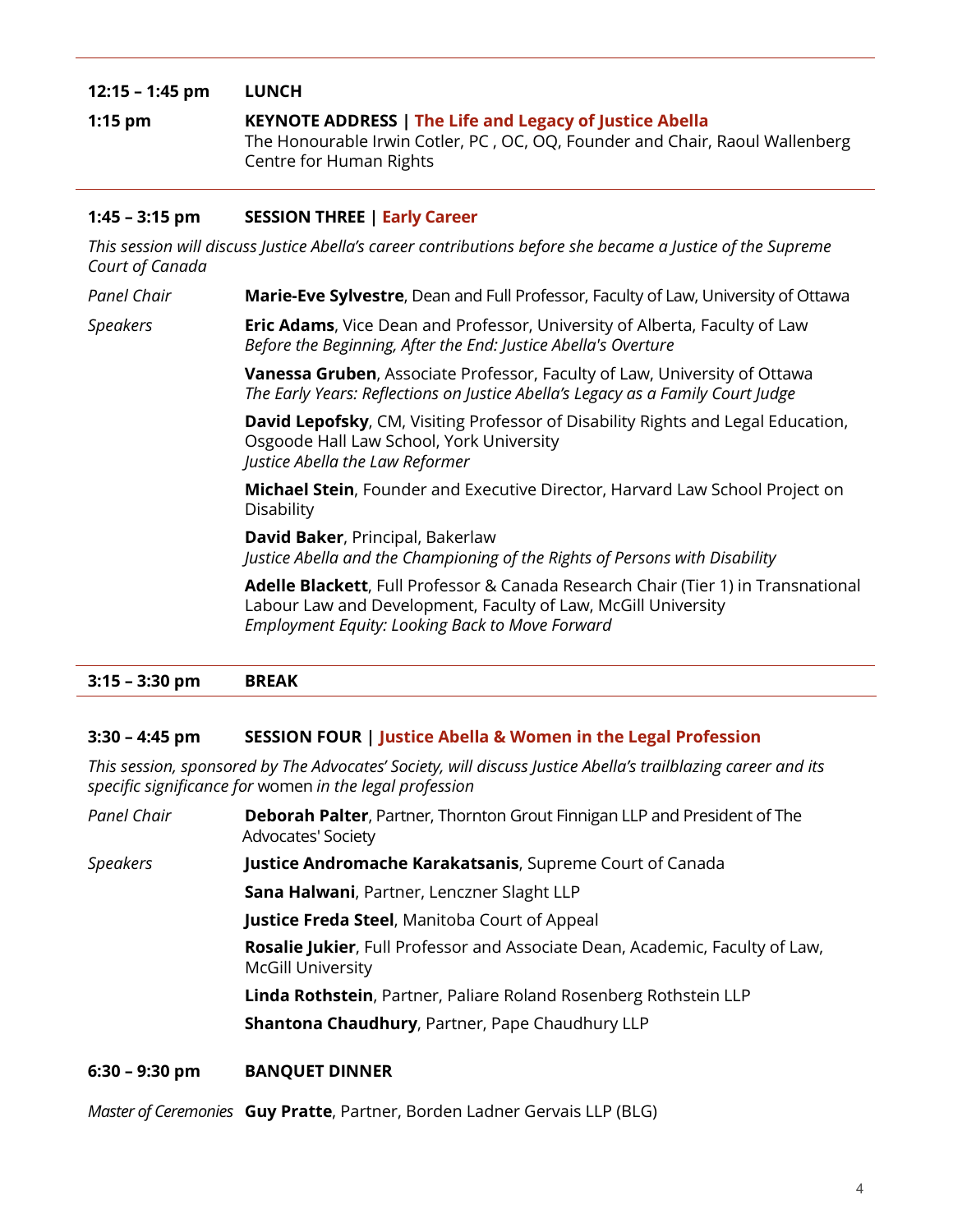# **DAY 3 | FRIDAY, MAY 13, 2022 – Eastern Time Zone**

## **8:00 – 9:00 am BREAKFAST − LOG IN & ONLINE PROGRAM SET UP**

**9:00 – 9:15 am Justice Abella by the Numbers** 

*Speakers* **Stephen Bindman**, Visiting Fellow and Part-Time Professor, Faculty of Law, University of Ottawa

**Keenan MacNeal**, Student, Common Law program, University of Ottawa

# **9:15 – 10:35 am SESSION FIVE | Justice Abella's Jurisprudence − Concurrent Sessions**

# **FIVE.A | ADMINISTRATIVE LAW** *-* **INTERNATIONAL BALLROOM A-B**

*Panel Chair &* **Julie Baril**, Director of Legal Office, Tribunal administratif du Québec *Speaker La spécialisation des tribunaux administratifs : de la reconnaissance à la pratique*

*Speakers* **Geneviève Cartier**, Full Professor, Faculty of Law, Université de Sherbrooke *The Promises and Challenges of Justice Rosalie Abella's Legacy in Administrative Law* 

> **Justice Lorne Sossin**, Ontario Court of Appeal *Justice Abella's Enduring "Love" for Administrative Law and Administrative Justice*

**Joëlle Pastora Sala**, Lawyer, Public Interest Law Centre *Assessing Justice Abella's Contribution to the Law of Systemic Discrimination in Canada*

**Paul Daly**, University Research Chair in Administrative Law & Governance, University of Ottawa *The Autonomy of Administration*

#### **FIVE.B | HUMAN RIGHTS AND INTERNATIONAL LAW** *-* **CAPITALE**

*Panel Chair* **John Packer**, Director of the Human Rights Research and Education Centre, University of Ottawa

*Speakers* **Martha Minow**, 300th Anniversary University Professor, Harvard Law School *Equality AND Equity* 

> **Fannie Lafontaine**, Full Professor, Faculty of Law, Université Laval *La juge Abella et le droit international des droits de la personne en droit canadien*

**Mona Paré**, Full Professor, Faculty of Law, University of Ottawa *Les droits (de la personne) de l'enfant : regard sur les notions de vulnérabilité et d'égalité dans la jurisprudence de la juge Abella*

**David Gill**, Doctoral Student in Law, University of Victoria *Drawing the 'Ambits of Morality': Queering the Age of Consent from R v CM to R v Friesen* 

**Yousuf Aftab**, Director, Atelier Aftab *Dignity, Equality, and Innovation: Justice Abella's Legacy for Business & Human Rights* 

**10:35 – 11:00 am BREAK**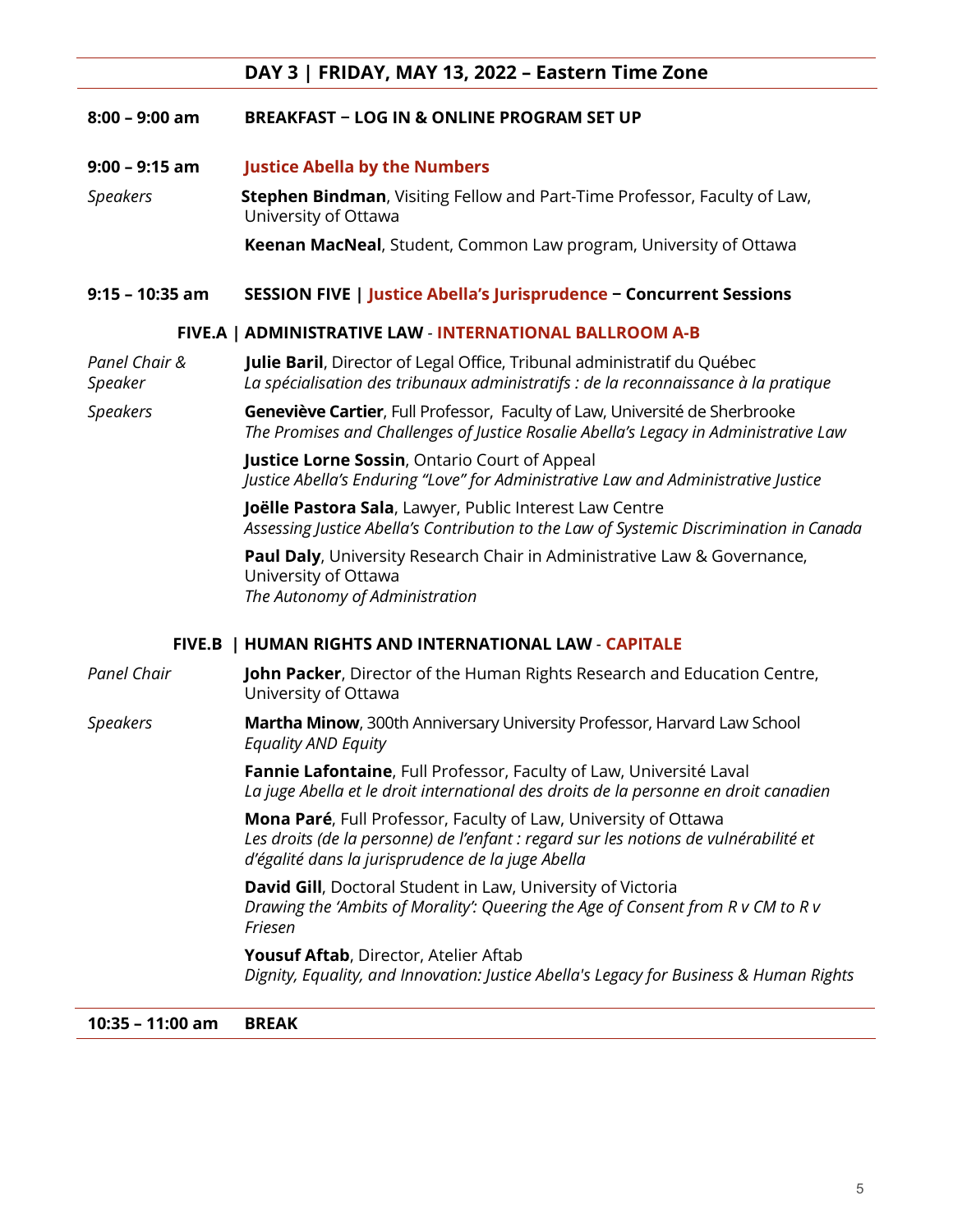## **11:00 – 12:20 pm SESSION SIX | Justice Abella's Jurisprudence − Concurrent Sessions**

## **SIX.A | CONSTITUTIONAL LAW** *-* **INTERNATIONAL BALLROOM A-B**

*Panel Chair* **Adam Dodek**, Full Professor, Faculty of Law, University of Ottawa

*Speakers* **Howie Kislowicz**, Associate Professor, Faculty of Law, University of Calgary *Reaching to See Through Another's Eyes: Justice Abella's Religious Freedom Jurisprudence*

> **Jamie Cameron**, Professor Emerita, Osgoode Hall Law School , York University *Justice Abella's Conception of Freedom under Section 2 of the Charter*

**Carissima Mathen**, Full Professor, Faculty of Law, University of Ottawa *The Criminal Law Jurisprudence of Rosalie Abella* 

**Han-Ru Zhou**, Associate Professor, Université de Montréal *The Various Shapes and Shades of Judicial Review*

**Aimée Craft,** Research Chair, Nibi miinawaa aki inaakonigewin: Indigenous Governance in Relationship with Land and Water, University of Ottawa *The Pursuit of Reconciliation: Justice Abella's Contribution to Drawing back the Curtain on Canada's (Hi)storied Relationship with Indigenous Peoples* 

**Justice Alexander Pless**, Superior Court of Québec *Justice Abella and Constitutional Principle* 

# **SIX.B | LABOUR LAW** *-* **CAPITALE**

| Panel Chair &<br>Speaker | Colleen Bauman, Partner, Goldblatt Partners LLP<br>The Dignity of Work: Recognizing Worker Vulnerability and Inequality of Bargaining<br>Power                                                                                 |
|--------------------------|--------------------------------------------------------------------------------------------------------------------------------------------------------------------------------------------------------------------------------|
| <b>Speakers</b>          | <b>Charles Tremblay-Potvin, Assistant Professor, Faculty of Law, Université Laval</b><br>Les suites de la « Commission Abella » au regard de l'élaboration du concept de<br>« discrimination systémique » en contexte d'emploi |
|                          | <b>Robin Basu, General Counsel, Ontario Ministry of the Attorney General</b><br>Constitutionalizing Rationality: Themes in Justice Abella's Charter and Labour Jurisprudence                                                   |
|                          | <b>Brian Langille, Professor, Faculty of Law, University of Toronto</b><br>Speaking Rationality to Power                                                                                                                       |
| Respondent               | <b>Claire Mumme, Associate Professor, Faculty of Law, University of Windsor</b>                                                                                                                                                |

**12:20 – 1:30 pm LUNCH**